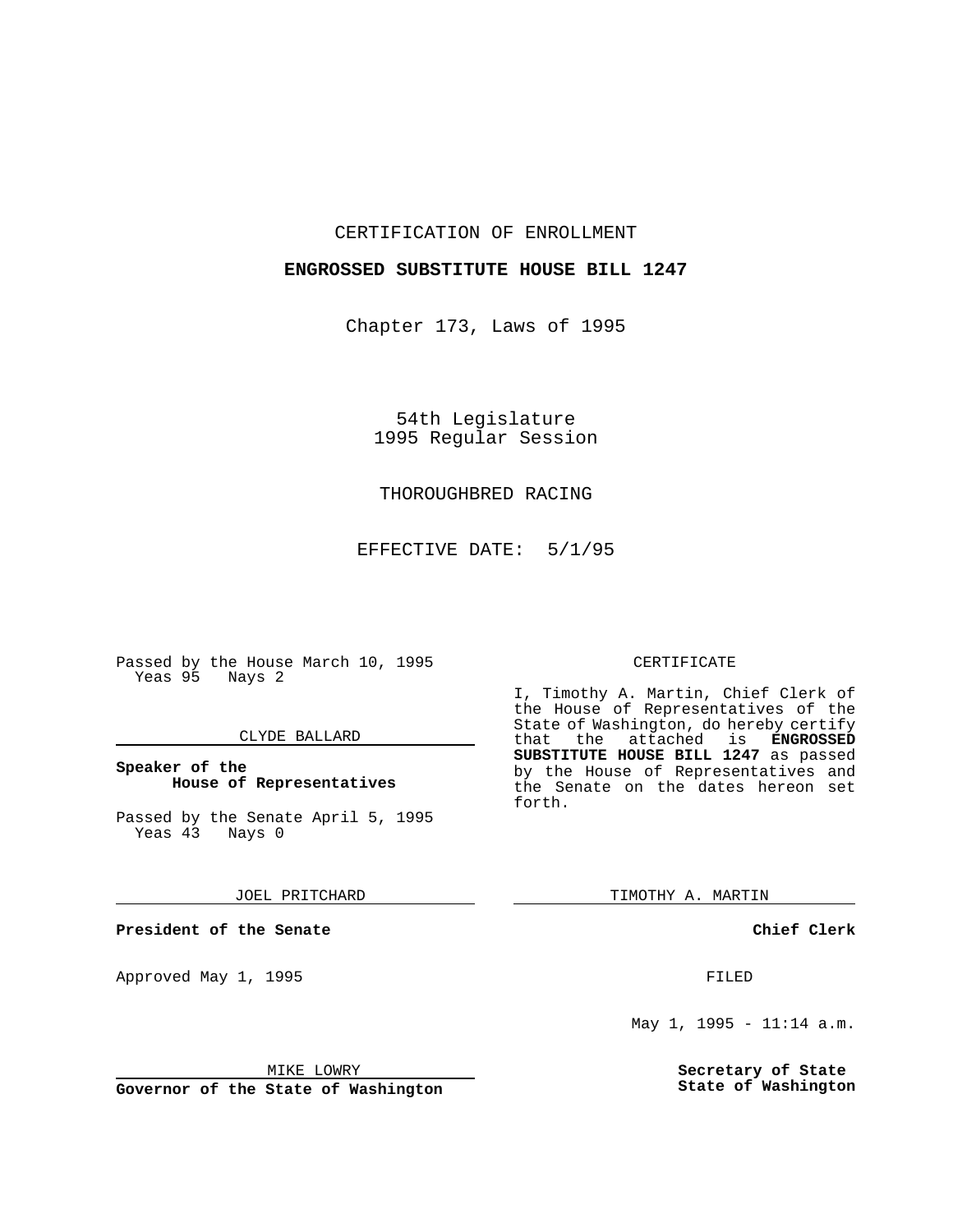# **ENGROSSED SUBSTITUTE HOUSE BILL 1247** \_\_\_\_\_\_\_\_\_\_\_\_\_\_\_\_\_\_\_\_\_\_\_\_\_\_\_\_\_\_\_\_\_\_\_\_\_\_\_\_\_\_\_\_\_\_\_

\_\_\_\_\_\_\_\_\_\_\_\_\_\_\_\_\_\_\_\_\_\_\_\_\_\_\_\_\_\_\_\_\_\_\_\_\_\_\_\_\_\_\_\_\_\_\_

Passed Legislature - 1995 Regular Session

### **State of Washington 54th Legislature 1995 Regular Session**

**By** House Committee on Commerce & Labor (originally sponsored by Representatives L. Thomas, Lisk, G. Fisher, Robertson, Casada, Basich, Clements, Ebersole, Horn, Boldt, Mason, B. Thomas, Cairnes, Radcliff, Foreman, Cooke, Chandler, Mielke, Dyer, Mitchell, Schoesler, Skinner, Appelwick, Sheldon, Costa and Morris)

Read first time 02/09/95.

1 AN ACT Relating to Washington thoroughbred racing; amending RCW 2 67.16.105; creating a new section; and declaring an emergency.

3 BE IT ENACTED BY THE LEGISLATURE OF THE STATE OF WASHINGTON:

 NEW SECTION. **Sec. 1.** It is the intent of the legislature that one-half of the money being paid into the Washington thoroughbred racing fund continue to be directed to enhanced purses, and that one- half of the money being paid into the fund continue to be deposited into an escrow or trust account and used for the construction of a new thoroughbred racing facility in western Washington.

10 **Sec. 2.** RCW 67.16.105 and 1994 c 159 s 2 are each amended to read 11 as follows:

 (1) Licensees of race meets that are nonprofit in nature, are of ten days or less, and have an average daily handle of one hundred twenty thousand dollars or less shall withhold and pay to the commission daily for each authorized day of racing one-half percent of the daily gross receipts from all parimutuel machines at each race 17 meet.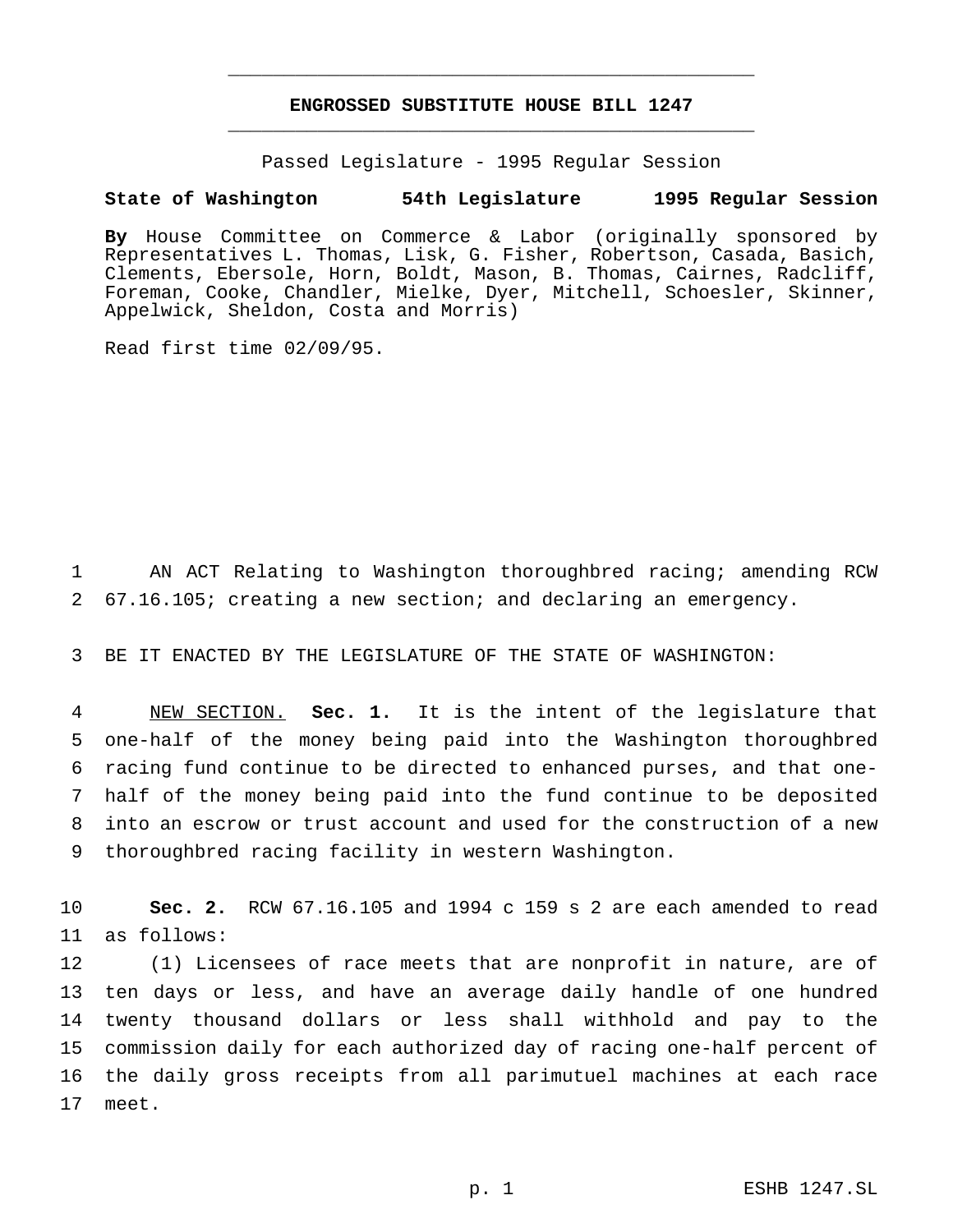(2) Licensees of race meets that do not fall under subsection (1) of this section shall withhold and pay to the commission daily for each authorized day of racing the following applicable percentage of all daily gross receipts from all parimutuel machines at each race meet:

 (a) If the daily gross receipts of all parimutuel machines are more than two hundred fifty thousand dollars, the licensee shall withhold and pay to the commission daily two and one-half percent of the daily gross receipts; and

 (b) If the daily gross receipts of all parimutuel machines are two hundred fifty thousand dollars or less, the licensee shall withhold and pay to the commission daily one percent of the daily gross receipts.

 (3) In addition to those amounts in subsections (1) and (2) of this section, all licensees shall forward one-tenth of one percent of the daily gross receipts of all parimutuel machines to the commission daily for payment to those nonprofit race meets as set forth in RCW 67.16.130 and subsection (1) of this section, but said percentage shall not be charged against the licensees. The total of such payments shall not exceed one hundred fifty thousand dollars in any one year and any amount in excess of one hundred fifty thousand dollars shall be remitted to the general fund. Payments to nonprofit race meets under this subsection shall be distributed on a pro rata per-race-day basis and used only for purses at race tracks that have been operating under RCW 67.16.130 and subsection (1) of this section for the five consecutive years immediately preceding the year of payment.

 (4) In addition to those sums paid to the commission in subsection (2) of this section, licensees who are nonprofit corporations and have race meets of thirty days or more shall retain and dedicate: (a) An amount equal to one and one-quarter percent of the daily gross receipts of all parimutuel machines at each race meet to be used solely for the purpose of increasing purses; and (b) an amount equal to one and one- quarter percent of the daily gross receipts of all parimutuel machines at each race meet to be deposited in an escrow or trust account and used solely for construction of a new thoroughbred race track facility in western Washington. Said percentages shall come from that amount the licensee is authorized to retain under RCW 67.16.170(2). The commission shall adopt such rules as may be necessary to enforce this 37 subsection. ((The provisions of this subsection shall apply through 38 June 1, 1995.)